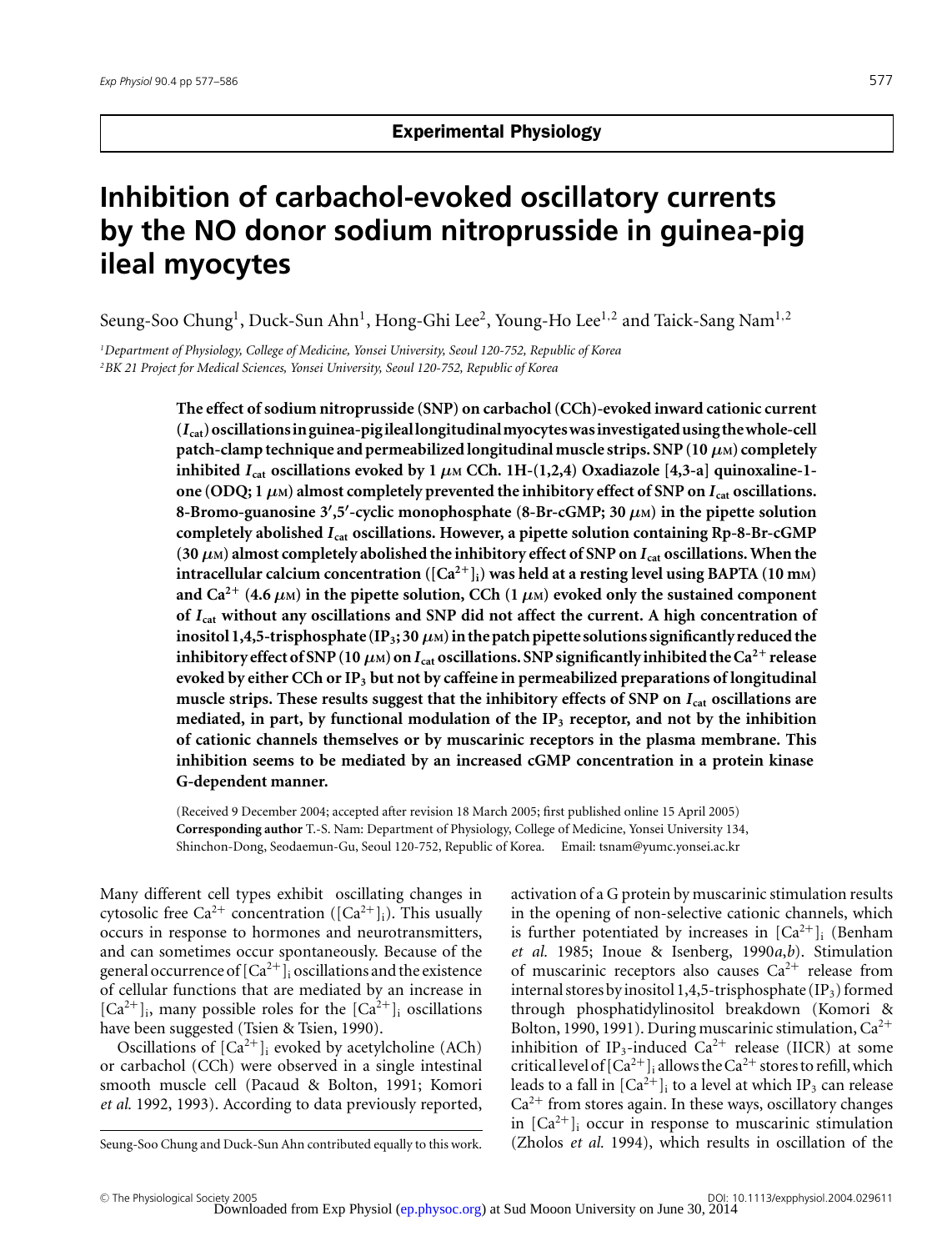inward cationic current (*I*<sub>cat</sub>; Kohda *et al.* 1998). Although the physiological relevance of  $I_{cat}$  oscillation remains to be elucidated, evidence has suggested that it may play a role in stimulating and maintaining intestinal contractility in response to muscarinic agonists.

Nitric oxide (NO) and NO-liberating compounds exert a relaxing effect in various smooth muscles, including those of the intestine (Lincoln, 1989; Kuriyama *et al.* 1995). They also cause activation of soluble guanylate cyclase with a subsequent increase in cyclic 3,5-guanosine monophosphate (cGMP) levels (Katsuki *et al.* 1977), in turn activating protein kinase G (PKG; Wahler & Dollinger, 1995), which results in a reduction of  $[Ca^{2+}]_i$  through poorly understood mechanisms (Lincoln *et al.* 1994). Kwon *et al.* (2000) reported that the NO donor sodium nitroprusside (SNP) inhibits the contractile response to CCh of gastrointestinal smooth muscle by decreasing  $[Ca^{2+}]$ <sub>i</sub> through voltage-dependent inward  $Ca^{2+}$  current,  $I_{\text{cat}}$  inhibition, and Ca<sup>2+</sup>-activated K<sup>+</sup> current activation. Therefore, it is possible that SNP also affects oscillatory changes in  $I_{cat}$  as well as oscillations in  $[Ca^{2+}]_i$ . However, this possibility remains to be tested. Therefore, in the present work, we used patch-clamp techniques to examine the effect of SNP on *I*<sub>cat</sub> oscillations evoked by CCh in single longitudinal smooth muscle cells from guinea-pig ileum. Furthermore, the effect of SNP on the release of  $Ca^{2+}$  from intracellular stores evoked by caffeine or IP<sub>3</sub> was examined in chemically permeabilized ileal longitudinal muscle strips.

## **Methods**

# **Isolation of the longitudinal smooth muscle layer from guinea-pig ileum**

All procedures were performed in accordance with protocols approved by the Institutional Animal Care and Use Committee. The longitudinal smooth muscle layer from guinea-pig ileum was isolated by a previously described method (Komori*et al.* 1993; Zholos*et al.* 1994). Briefly, guinea-pigs of both sexes, weighing about 300– 350 g, were exsanguinated after being stunned. The ileum was isolated and cut into segments 3–4 cm in length and then placed in a physiological salt solution (PSS; composition given below). The longitudinal muscle layer of the intestinal segments was peeled from the underlying circular muscle and washed in PSS.

## **Preparation of cells**

Ileal smooth muscle cells were enzymatically dissociated with some modification to the method described previously (Komori *et al.* 1993; Zholos *et al.* 1994). Briefly, the longitudinal muscle layer from the ileum was cut into small pieces and placed into  $Ca^{2+}$ free PSS.  $Ca^{2+}$ -free PSS was then replaced with PSS containing  $30 \mu \text{m}$  Ca<sup>2+</sup> (low-Ca<sup>2+</sup> PSS) and  $30 \text{ min}$  incubation at 37 $\degree$ C were carried out in fresh, low-Ca<sup>2+</sup> PSS that contained collagenase  $(0.3 \text{ mg ml}^{-1})$ , papain  $(0.6 \text{ mg ml}^{-1})$  and bovine serum albumin  $(1 \text{ mg ml}^{-1})$ . After enzyme digestion, tissue fragments were suspended in fresh 120  $\mu$ m Ca<sup>2+</sup>-containing PSS and gently agitated. The resulting suspension was centrifuged at 600*g* for 2 min, and the cells were resuspended in  $0.5$  mm  $Ca^{2+}$ containing PSS. Aliquots (∼2–3 drops) of the cell suspension were placed into 12 mm cover glasses and stored in a humidified atmosphere at 4◦C. Experiments were carried out at 22–24◦C within 12 h of harvesting.

#### **Whole-cell voltage clamp**

Whole-cell membrane currents were recorded at room temperature using standard patch-clamp techniques. The patch pipette had a resistance of  $3-6$  M $\Omega$  when filled with pipette solution. Membrane currents were measured with an Axoclamp 200A voltage-clamp amplifier (Axon Instruments, Foster City, CA, USA). Command pulses were applied using pCLAMP (version 6.0) software and an IBM-compatible computer. The data were filtered at 5 kHz and displayed on an oscilloscope, computer monitor and pen recorder.

In these experiments, the oscillatory inward *I*<sub>cat</sub> was evoked by CCh (1  $\mu$ m) in cells voltage-clamped at −60 mV (Komori*et al.* 1993). The agonist was applied at least 3 min after the break-through.

#### **Permeabilized longitudinal muscle cell preparation**

A muscle strip, 4–6 mm in length and 0.2–0.3 mm in width, was prepared from the longitudinal muscle layer of the ileum. The strip was mounted horizontally in a 1 ml organ chamber; one of its cut ends was fixed to the chamber and the other attached to an isometric force transducer. The organ chamber was filled with PSS kept at 23◦C and the muscle strip was equilibrated under a tension of 150–180 mg for 30–60 min. Permeabilization of cell membranes was then performed by incubating the muscle strip with *Staphylococcus aureus* α-toxin (10 µg protein ml<sup>-1</sup>) in a Ca<sup>2+</sup>-containing solution (pCa 6) for 30–60 min until the gradual rise in tension became a steady plateau. After permeabilization, the muscle strip was bathed in a relaxing solution containing 2 mm EGTA (RI solution; composition given below).

In control experiments, intracellular  $Ca^{2+}$  stores of the permeabilized tissue were loaded with  $Ca^{2+}$  by replacing the bath medium (RI solution) with  $Ca^{2+}$ -containing solution (pCa 5) for 10 min. Then the relaxing solution (RI solution) was reintroduced for 5 min, followed by application of caffeine or IP<sub>3</sub> for 1–1.5 min by replacing the RI solution with another relaxing solution (RII solution; composition given below) containing the drug. The series of procedures from  $Ca^{2+}$  loading to drug application was repeated at an interval of 20 min. However, in the second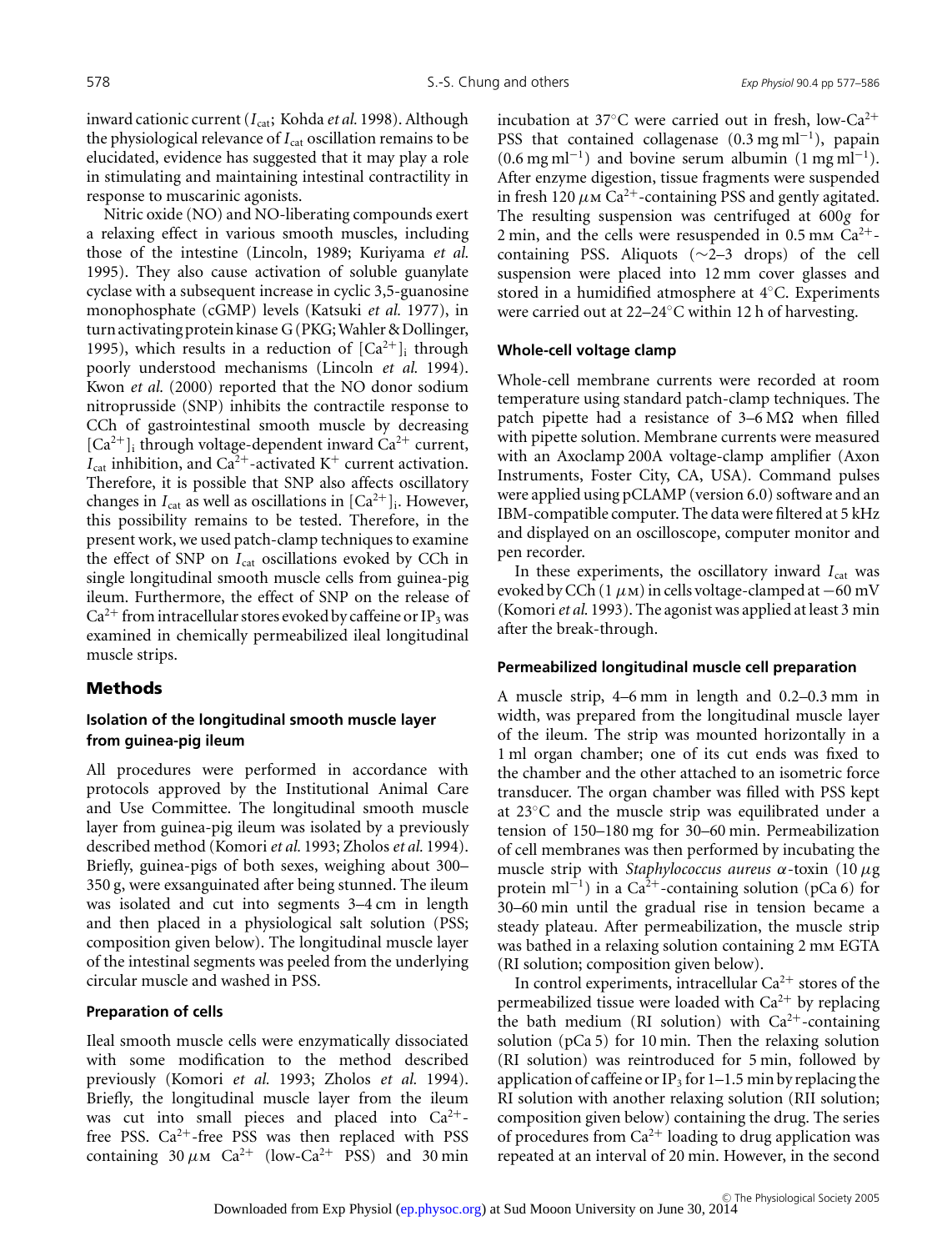experiment, SNP was added to the RI solution during its reintroduction and the application of caffeine or IP<sub>3</sub>. GTP  $(100 \mu)$  was present during the application of caffeine or IP3 (Takemura *et al.* 1989).

#### **Solutions**

The PSS used for cell isolation and for recording of CCh-evoked *I*<sub>cat</sub> had the same composition as previously described (Komori *et al.* 1993) and is as follows (mm): 126 NaCl, 6 KCl, 2 CaCl<sub>2</sub>, 1.2 MgCl<sub>2</sub>, 14 glucose and 10.5 Hepes (titrated to pH 7.4 with NaOH).

The  $Ca^{2+}$ -free PSS was prepared by omitting  $CaCl<sub>2</sub>$ from the PSS. The patch pipette solution for oscillatory  $I_{cat}$  recording had the following composition (mm): 134 CsCl,  $1.2 \text{ MgCl}_2$ ,  $4 \text{ MgATP}$ ,  $0.3 \text{ Na}_2$ GTP,  $0.05 \text{ EGTA}$ , 10 phosphocreatine, 10 glucose and 10 Hepes (titrated to pH 7.2 with CsOH; Komori *et al.* 1993). In some experiments, to hold  $[Ca^{2+}]_i$  close to a resting value typical for intestinal smooth muscle and to minimize the influence of changes in  $[Ca^{2+}]_i$  on  $I_{\text{cat}}$ , a mixture of 10 mm BAPTA and 4.6 mm Ca<sup>2+</sup> was used instead of 0.05 mm EGTA, since BAPTA is superior to EGTA in buffering  $[Ca^{2+}]_i$  to an almost constant level (calculated  $[Ca^{2+}]_i \approx 100$  nm; Zholos *et al.* 2000). The relaxing solution for cell membrane permeabilization had the following composition (mm): 130 potassium propionate, 4  $MgCl<sub>2</sub>$ , 5 Na<sub>2</sub>ATP, 2 creatine phosphate, 10 creatine phosphokinase, 20 Tris-maleate, and 2 EGTA (for RI solution) or 0.05 EGTA (for RII solution) (pH 6.8), to which two agents were added, i.e. the mitochodrial inhibitor carbonyl cyanide *p*-trifluoromethoxy phenylhydrazone  $(1 \mu M)$  and the protease inhibitor E-64 (1 g ml<sup>-1</sup>). Ca<sup>2+</sup> concentrations were changed by adding an appropriate amount of  $CaCl<sub>2</sub>$ . The apparent binding constant of EGTA for  $Ca^{2+}$  was considered to be 1 m at pH 6.8 and 20◦C.

### **Chemicals**

**muscle cells**

Sodium nitroprusside (SNP), EGTA, carbachol (CCh), caffeine, guanosine triphosphate (sodium salt;  $Na<sub>2</sub>GTP$ ), adenosine triphosphate (magnesium salt; MgATP), Hepes, BAPTA, 8-bromo-guanosine 3 ,5 -cyclic monophosphate (8-Br-cGMP), Rp-8-bromo-cyclic guanosine 3 ,5 cyclic monophosphate (Rp-8-Br-cGMP), creatine phosphokinase, nifedipine, heparin, *Staphylococcus aureus* α-toxin, E-64, d-myo-inositol-1,4,5-trisphosphate  $(p\text{-}myo\text{-}IP_3)$ , and  $1H-(1,2,4)$  oxadiazole  $[4,3-a]$ quinoxaline-1-one (ODQ) were purchased from Sigma. All other chemicals were of the highest grade commercially available.

### **Statistics**

All results are expressed as means  $\pm$  s.e.m. The statistical significance of differences between given sets of data was evaluated by Student's unpaired *t* test. A *P* value less than 0.05 was considered significant.

### **Results**

Activation of  $I_{cat}$ , which is very sensitive to changes in [Ca<sup>2</sup>+]i (Pacaud & Bolton, 1991; Komori *et al.* 1993), was recorded to detect oscillations in  $[Ca^{2+}]$ <sub>i</sub> induced by CCh in single guinea-pig ileal cells.

In most cells (32 of 35 cells), application of 1  $\mu$ M CCh at −60 mV produced an oscillatory *I*<sub>cat</sub> response (Fig. 1). The oscillatory changes arose from a small sustained *I*<sub>cat</sub> component with a more or less regular frequency or without the development of a noticeable sustained current. The current oscillation persisted for the early period or the entire application of CCh (2–10 min) as previously described (Komori *et al.* 1993). The oscillation frequency varied among different cells from 0.05 to 0.47 Hz, giving a mean value of  $0.17 \pm 0.02$  Hz ( $n = 32$ ).

#### **Effect of SNP on** *I***cat oscillations**

Figure 1 demonstrates a typical example of the SNP inhibitory effect on CCh-induced *I*<sub>cat</sub> oscillations. Application of SNP (10  $\mu$ m) during on-going oscillations in  $I_{\text{cat}}$  resulted in their complete cessation in all cells tested  $(n=6)$ . This effect was reversible; oscillations



<sup>C</sup> The Physiological Society 2005 Downloaded from Exp Physiol [\(ep.physoc.org\)](http://ep.physoc.org/) at Sud Mooon University on June 30, 2014

 $V_{h}$  = -60 mV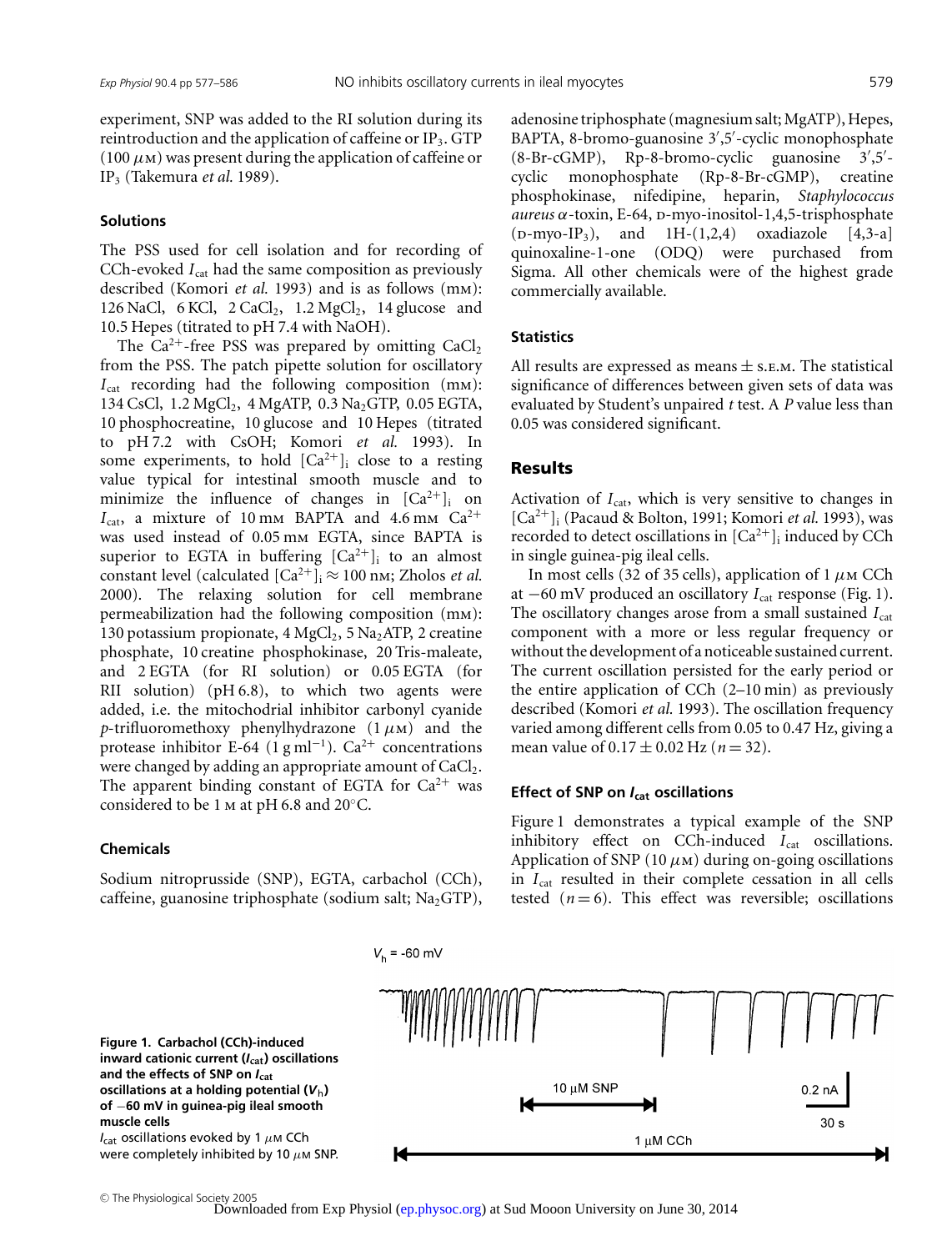reappeared after the wash-out of SNP with a frequency of  $0.07 \pm 0.01$  Hz ( $n = 6$ ).

# **Effects of ODQ and 8-Br-cGMP on the SNP-induced inhibition of** *I***cat osillations**

Treatment of cells with  $1 \mu$ m ODQ, a soluble guanylate cyclase inhibitor (Kwon *et al.* 2000), for about 5 min did not significantly affect the CCh-evoked  $I_{cat}$  oscillations  $(0.18 \pm 0.03, n = 8)$ . However, the on-going oscillations remained unchanged after application of  $1 \mu$ m SNP (Fig. 2A). Intracellular application of 8-Br-cGMP (30  $\mu$ m), a membrane-permeable analogue of cGMP (Rapoport *et al.* 1982), via patch pipettes completely prevented the generation of  $I_{cat}$  oscillations in response to CCh  $(n=6;$  Fig. 2*B*). These results suggest that the SNPinduced inhibition of  $I_{cat}$  oscillations involves an increased intracellular level of cGMP.

# **Effect of Rp-8-Br-cGMP on the SNP-induced inhibition of** *I***cat oscillations**

The cellular effects of cGMP are generally regarded as being mediated by PKG, which phosphorylates a variety of functional proteins, including ion channels, and thereby alters their function (McDonald & Murad, 1996). We tested the possible involvement of cGMP in the SNPinduced inhibition of  $I_{cat}$  oscillations.

Rp-8-Br-cGMP, the Rp-diastereoisomer of cGMP, is a highly specific PKG antagonist (Butt *et al.* 1994;





**Figure 2. Influences of ODQ and 8-Br-cGMP on the inhibitory effect of SNP on** *I***cat oscillations** *A*, the current record from a cell pretreated with ODQ (1  $\mu$ m). CCh (1  $\mu$ m) applied after a 5 min pretreatment still evoked *I*<sub>cat</sub> oscillations (0.18 ± 0.03 Hz,  $n = 8$ ). When SNP was applied in the presence of ODQ and CCh, the inhibitory effect of SNP on *I*cat oscillations was almost completely prevented. *B*, the current record from a cell dialysed intracellularly with 8-Br-cGMP (30  $\mu$ M) for about 3 min. CCh (1  $\mu$ m) did not evoke any oscillatory current in the presence of 8-Br-cGMP in the pipette solution.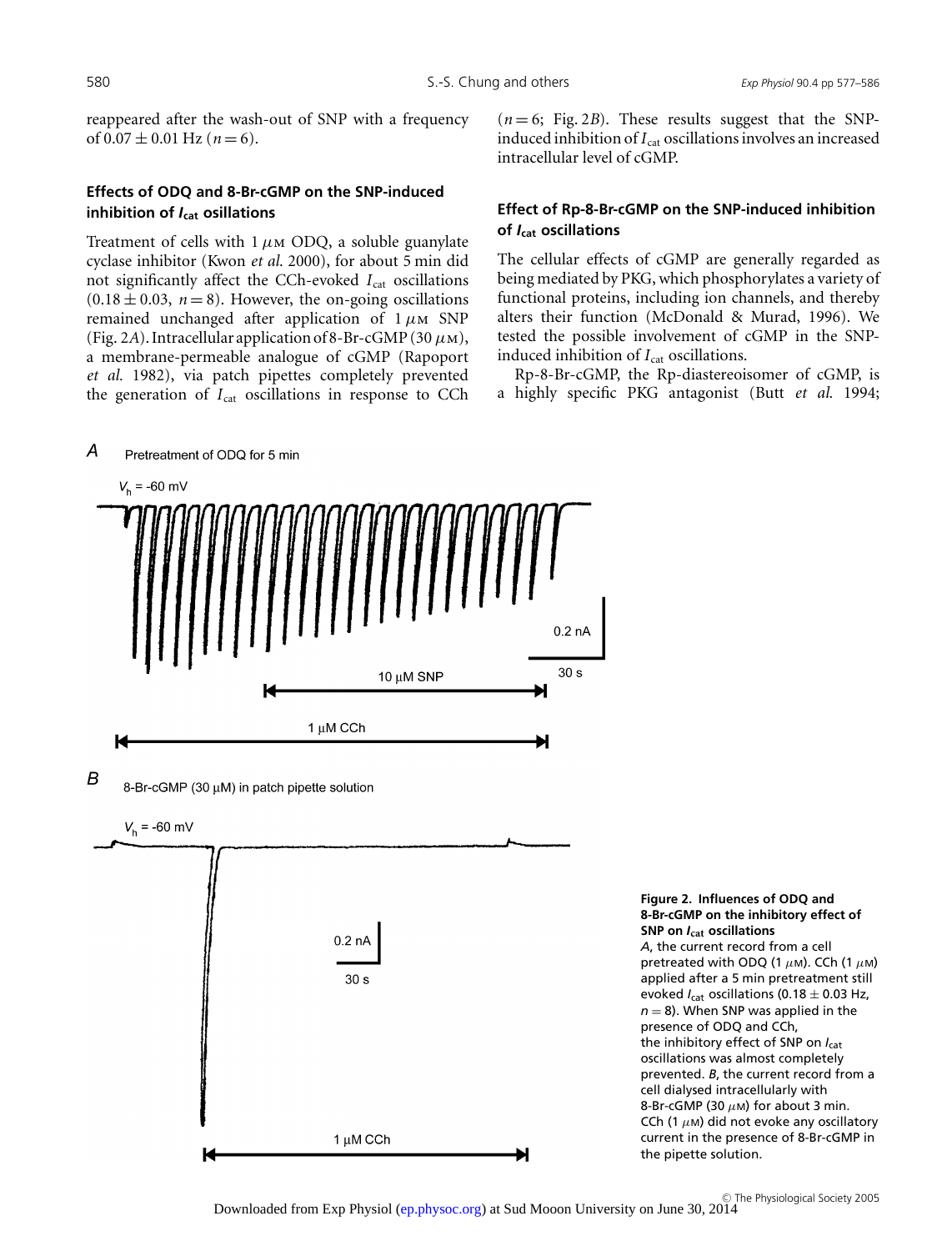#### Rp-8-Br-cGMP (30 uM) in patch pipette solution



**Figure 3. Influence of Rp-8-Br-cGMP on the inhibitory effect of SNP on** *I***cat oscillations**

The current record from a cell dialysed intracellularly with Rp-8-Br-cGMP (30  $\mu$ M) for about 3 min. CCh (1  $\mu$ M) still evoked  $I_{\text{cat}}$  oscillations (0.17  $\pm$  0.03 Hz,  $n = 9$ ). When applied in the presence of Rp-8-Br-cGMP in pipette solution, 10  $\mu$ M SNP did not stop the *I<sub>cat</sub>* oscillations, but reduced the oscillation frequency  $(0.08 \pm 0.02 \text{ Hz})$ .

Carvajal *et al.* 2001). Applied intracellularly via patch pipettes, Rp-8-Br-cGMP (30  $\mu$ m) had little effect on CChevoked  $I_{\text{cat}}$  oscillations  $(0.17 \pm 0.03 \text{ Hz}, n = 9)$ . In the intracellular presence of Rp-8-Br-cGMP, application of SNP caused a significant decrease in the frequency of on-going oscillations  $(0.08 \pm 0.02 \text{ Hz})$ , but not cessation of them (Fig. 3). Therefore, SNP-induced inhibition of *I*<sub>cat</sub> oscillations was suggested to involve a cGMP/PKGdependent mechanism.

#### **Effect of SNP on a sustained** *I***cat**

It is possible that the cGMP/PKG-dependent mechanism responsible for the SNP-induced inhibition of  $I_{cat}$ oscillations affects the function of muscarinic receptors, cationic channels, or their accessory proteins. To test this possibility,  $[Ca^{2+}]$ <sub>i</sub> was held to a certain level with 10 mm BAPTA and 4.6 mm Ca<sup>2+</sup> ( $[Ca^{2+}]_i \approx 100$  nm,  $n = 8$ ; Fig. 4), which prevented changes in  $[Ca^{2+}]$ <sub>i</sub> from altering *I*<sub>cat</sub>. Under such conditions, CCh evoked a sustained component of *I*<sub>cat</sub> without any oscillations, as previously described (Komori *et al.* 1993; *n* = 8). Application of SNP (10  $\mu$ m) did not significantly affect the on-going sustained  $I_{\text{cat}}$ , as shown in Fig. 4. Thus, some functional process other than those of muscarinic receptors, cationic channels and their accessory proteins may be targeted by the cGMP/PKG-dependent mechanism.

# **Effect of IP3 on the SNP-induced inhibition of** *I***cat oscillations**

IICR may play an essential role in *I*<sub>cat</sub> oscillations (Komori *et al.* 1993; Zholos *et al.* 1994), so it is possible that SNP stops the current oscillation by blocking IICR by reducing  $IP_3$  receptor sensitivity or  $IP_3$  generation. We investigated this possibility by applying a maximally effective concentration of IP<sub>3</sub> (30  $\mu$ m) intracellularly via patch pipettes. This concentration of  $IP_3$  is high enough to



<sup>C</sup> The Physiological Society 2005 Downloaded from Exp Physiol [\(ep.physoc.org\)](http://ep.physoc.org/) at Sud Mooon University on June 30, 2014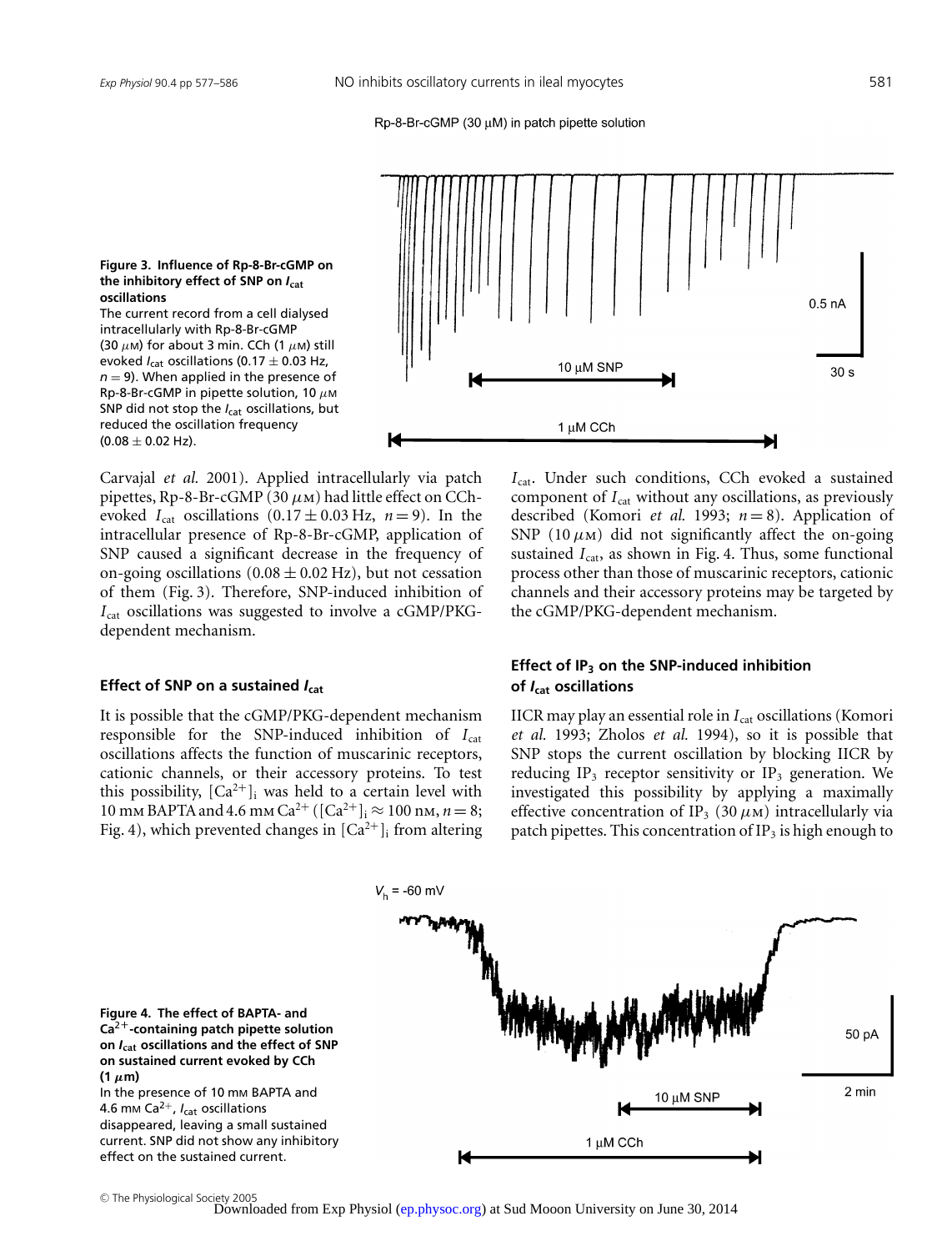release a maximal amount of  $Ca^{2+}$  from stores at a maximal rate regardless of the amount of IP<sub>3</sub> produced by 1  $\mu$ MCCh (Somlyo *et al.* 1992). In addition, PKG is reported to inhibit IICR in competition with IP<sub>3</sub> (Murthy & Zhou, 2003). Thus, if the inhibitory effect of SNP on  $I_{cat}$  oscillation is due to functional modulation of the  $IP_3$  receptor by activation of PKG, SNP is less effective in preventing  $I_{\text{cat}}$ oscillations at higher intracellular levels of  $IP_3$ . In the present experiments, CCh still evoked *I*<sub>cat</sub> oscillations with a frequency of  $0.35 \pm 0.02$  Hz ( $n = 5$ ) in cells recorded with IP<sub>3</sub> (30  $\mu$ m) contained in the pipette. The oscillation frequency was higher than that of *I*<sub>cat</sub> oscillations evoked in control cells. Application of SNP (10  $\mu$ m) during the on-going  $I_{\text{cat}}$  oscillations reduced the oscillation frequency to  $17 \pm 0.01$  Hz ( $n = 5$ ), but failed to stop the oscillation (Fig. 5). When the IP<sub>3</sub> concentration was increased to  $300 \mu$ m, SNP did not change the oscillation frequency (data not shown).

## **Effects of SNP on IP3-induced tension developments in permeabilized muscle**

To determine whether SNP inhibits IICR, we tested its effect on IP<sub>3</sub>-induced tension developments and, for comparison, on caffeine-induced tension effects in  $\alpha$ -toxin-permeabilized muscle strips.

During the period of  $Ca^{2+}$  loading (see Methods), a rise in tension occurred, which reached a plateau within 3 min. The peak tension remained almost unchanged or declined gradually by less than 30%, as previously described (Komori *et al.* 1995). Caffeine (10 mm), applied 5 min after reintroduction of the relaxing solution (RI solution) following  $Ca^{2+}$  loading, produced a transient rise in tension due to the release of stored  $Ca^{2+}$ . The caffeine

IP<sub>2</sub> (30  $\mu$ M) in patch pipette solution

responses reached a peak within 1 min and then declined to the initial tension level before caffeine application. The second application of caffeine evoked a reproducible tension increase corresponding to  $96.8 \pm 2.4\%$  ( $n = 4$ ) of the first response (Fig. 6*A*). This reproducibility held true when the second application of caffeine was made in the presence of SNP. Indeed, the tension increase evoked was 94.1  $\pm$  3.0% ( $n=4$ ) of the first response in the absence of SNP (Fig. 6*B*). IP<sub>3</sub> (30  $\mu$ m), applied in the same way as the caffeine, also elicited a transient rise in tension, which was generally smaller in size and slower in time course compared with the caffeine response. This small and slow tension response to  $IP_3$  is mainly due to a rapid breakdown of  $IP_3$  by endogenous phosphatase activity during the diffusion of  $IP_3$  into the permeabilized strip (Walker *et al.* 1987; Ozaki*et al.* 2002). The second application of IP3 evoked a reproducible tension increase  $(93.3 \pm 6.67\%)$  of the first response,  $n = 4$ ; Fig. 7*A*). The second response to  $IP_3$  was significantly attenuated in the presence of SNP  $(48.9 \pm 7.8\% \text{ of the first control response, } n=5;$ Fig. 7*B*).

## **Discussion**

This study shows that SNP, a NO donor, prevents the oscillatory change in  $I_{cat}$ , and suggests that its effect involves a cGMP/PKG-dependent process. It is also suggested that inhibition of IICR, but not of muscarinic receptor or cationic channels, may account, at least in part, for the inhibitory effect of SNP.

In the gastrointestinal enteric nervous system, the nonadrenergic, non-cholinergic (NANC) inhibitory nerves play a crucial role in smooth muscle regulation. Evidence



**Figure 5. The effect of IP3-containing patch pipette solution on the SNP inhibitory effect on** *I***cat oscillations** In the presence of a patch pipette solution containing 30  $\mu$ M IP<sub>3</sub>, CCh still evoked *I*<sub>cat</sub> oscillations with an increased frequency. SNP (10  $\mu$ M) did not abolish the *I*<sub>cat</sub> oscillations, but reduced their frequency  $(n = 5)$ .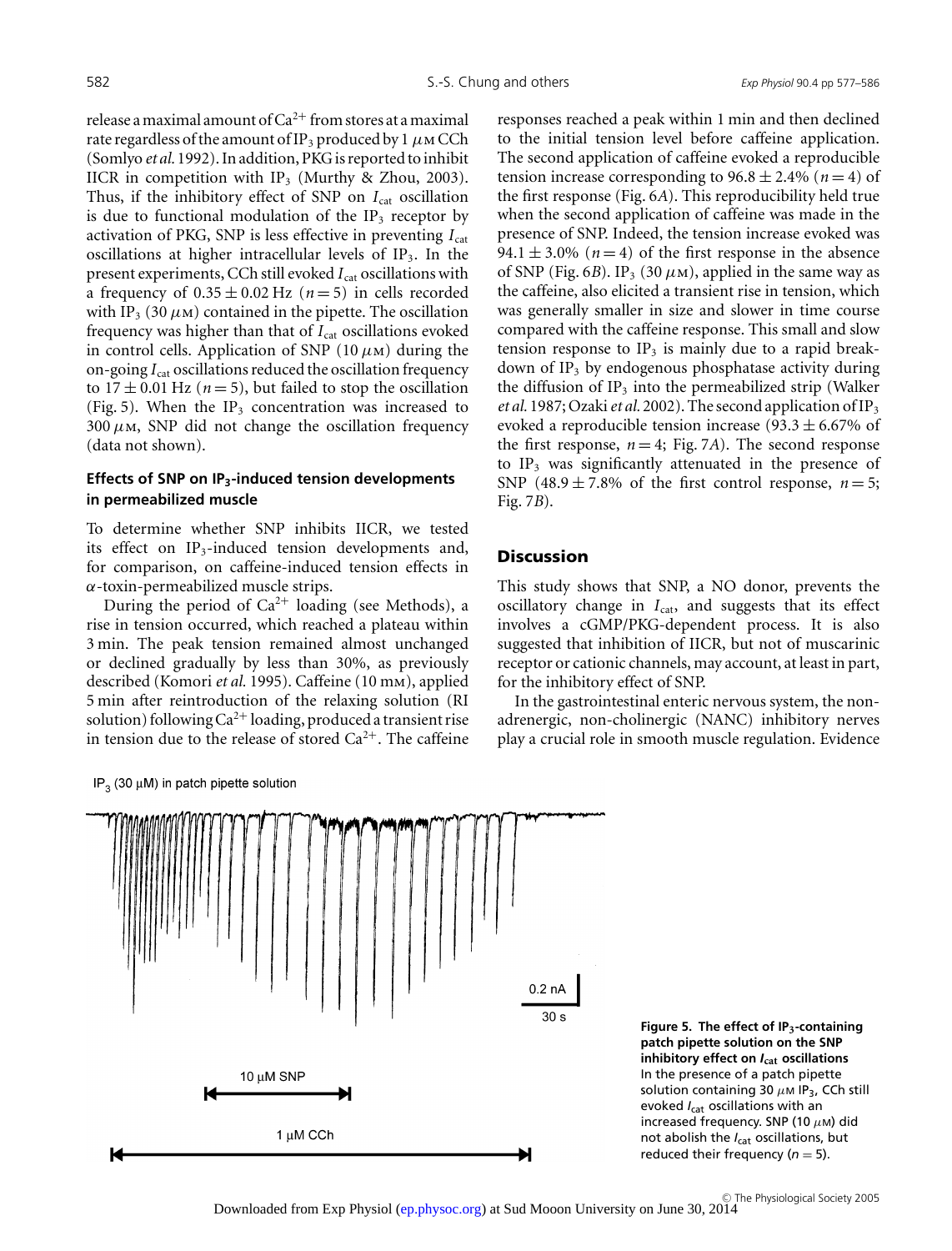indicates that NO or a related NO-donating substance are the major candidates for NANC inhibitory transmitters (Lefebvre *et al.* 1991; Stark *et al.* 1991). Because NO is an unstable gaseous agent, NO donors, such as glyceryl trinitrate, SNP and 3-morpholinosydnonimine (SIN-1), have been widely used used as a tool for studying the effects of NO (Hirata & Murad, 1994). NO is known to activate soluble guanylate cylcase with a subsequent increase in cGMP level. Increased cGMP triggers relaxation of smooth muscle by activating PKG, which in turn phosphorylates a variety of functional proteins, including ion channels, to alter their functions (Lincoln *et al.* 1994; McDonald & Murad, 1996). In the present study, SNP (10  $\mu$ m) completely inhibited the oscillatory change in  $I_{cat}$  induced by  $1 \mu$ m CCh in all cells tested (Fig. 1), and ODQ (1 $\mu$ m), a soluble guanylate cylcase inhibitor, prevented the inhibitory effect of SNP (Fig. 2A). The cGMP analogue 8-Br-cGMP (30  $\mu$ m) itself

 $\overline{A}$ 

blocked the generation of  $I_{\text{cat}}$  oscillations in response to CCh (Fig. 2*B*). Furthermore, Rp-8-Br-cGMP, the specific PKG antagonist, significantly attenuated the inhibitory effect of SNP (Fig. 3). These results suggest that the inhibitory effect of SNP on *I*<sub>cat</sub> oscillations arises via PKG activation as a result of increasing intracellular cGMP levels.

In general, the smooth muscle-relaxing action of NO donors and cGMP-increasing agents is thought to result from modification of various functional proteins involved in  $Ca^{2+}$  homeostasis as well as those directly associated with the contractile event (Lincoln, 1989; Kuriyama *et al.* 1995). Increased cGMP may reduce  $[Ca^{2+}]$ <sub>i</sub> through activation of PKG, which causes phosphorylation of some proteins and leads to activation of  $Ca^{2+}$ -activated K<sup>+</sup> channels (Yamakage *et al.* 1996; Zhou *et al.* 1996), inhibition of voltage-dependent  $Ca^{2+}$  channels (Horowitz *et al.* 1996; Kwon *et al.* 2000), inhibition of IP<sub>3</sub> receptors



**Figure 6. The effect of SNP on tension responses due to the application of caffeine in** α**-toxin-skinned ileal muscle** *A*, the record of tension response to caffeine in the control experiment. The responses to caffeine reached a peak within 1 min then declined to the initial level before caffeine application. The second application of caffeine evoked tension with an amplitude very similar to that of first application (96.8  $\pm$  2.4%,  $n = 4$ ). *B*, the record of tension response to caffeine in the SNP experiment. The tension increase resulting from the second application of caffeine in the presence of SNP was almost the same as that from the first application of caffeine in the absence of SNP (94.1  $\pm$  3.0%,  $n = 4$ ). See text for details.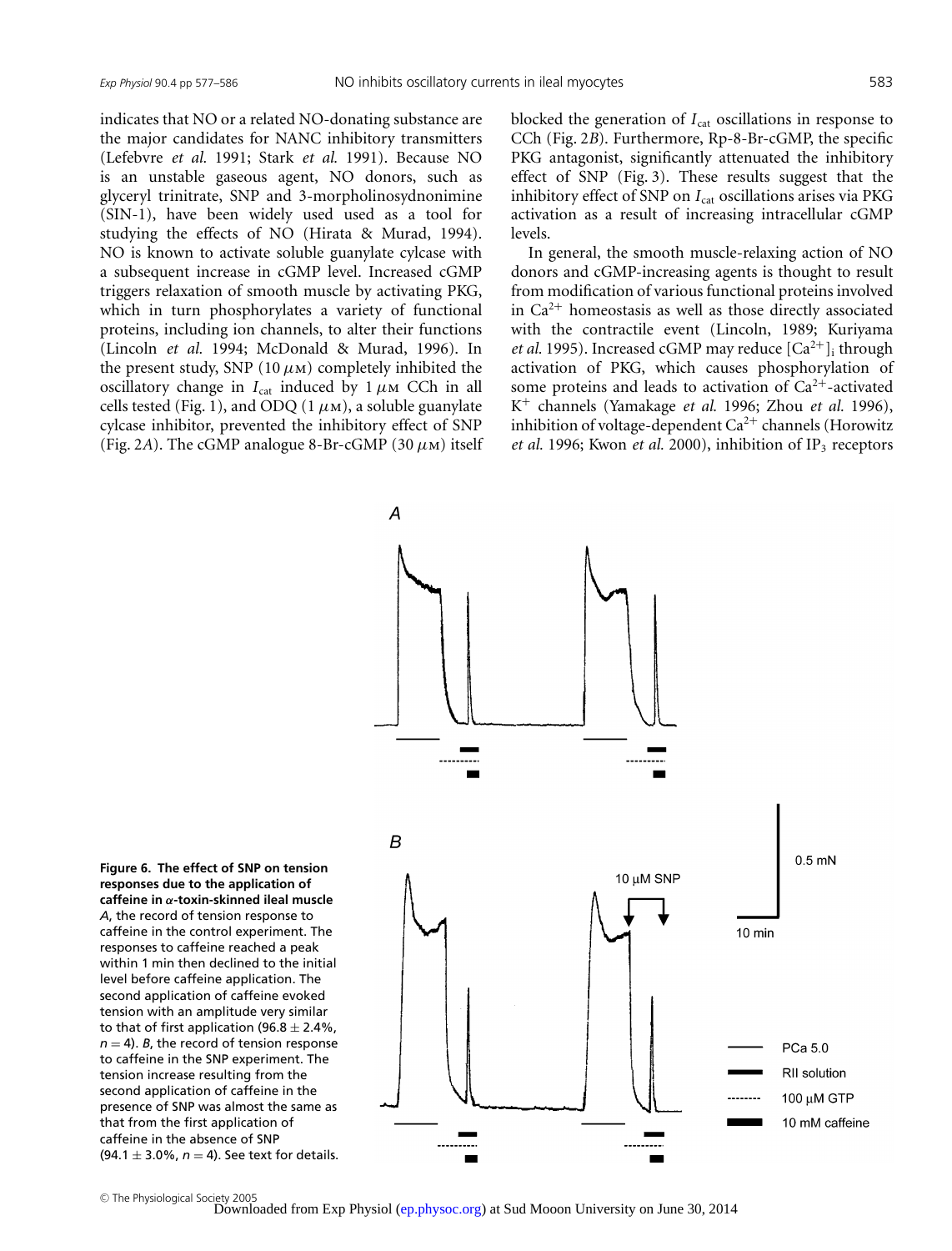(Komalavilas & Lincoln, 1994, 1996) and reduction of IP3 (Hirata *et al.* 1990). These result in the reduction of  $[Ca^{2+}]$ <sub>i</sub> and relaxation of smooth muscle. In the present study, CCh-evoked *I*<sub>cat</sub> oscillations were measured at a holding potential of −60 mV in 130 mm Cs-filled cells, in which voltage-dependent  $Ca^{2+}$  channels are deactivated and various  $K^+$  channels, including those activated by  $Ca<sup>2+</sup>$ , are totally blocked. Thus the inhibitory effect of SNP on *I*<sub>cat</sub> oscillations is unlikely to involve inhibition of these channels.

As mentioned in the Introduction, it has been suggested that IICR plays an essential role in sustaining  $I_{\text{cat}}$ oscillation (Komori *et al.* 1993; Zholos *et al.* 1994). IP3 gated  $Ca^{2+}$  release channels are under a dual regulation by  $[Ca^{2+}]_i$ ; their opening is accelerated as  $[Ca^{2+}]_i$  is increased to a certain level, but inhibited when  $[Ca^{2+}]$ rises higher than this level.  $Ca^{2+}$  inhibition of IICR at some critical level of  $|Ca^{2+}|$ ; allows  $Ca^{2+}$  stores to refill and leads to a fall in  $[Ca^{2+}]_i$ , thus contributing to the *I*<sub>cat</sub> oscillations. Therefore, even in the presence of a constant level of intracellular IP<sub>3</sub>,  $Ca^{2+}$ -dependent inhibition of the IP<sub>3</sub>-gated Ca<sup>2+</sup>-release channel can also play an important role as a negative feedback control in giving rise to  $I_{cat}$  oscillation. These circumstances raise at least two possible mechanisms that might be responsible for the SNP-induced inhibition of *I*<sub>cat</sub> oscillations: (1) functional modulation of CCh-operated cationic channels, their accessory proteins, or muscarinic receptors; and (2) reduction of  $\overline{[Ca^{2+}]}$ ; by inhibition of IICR. As shown in Fig. 4, CCh-evoked sustained *I*<sub>cat</sub> was not affected by SNP, which may exclude the first possible mechanism. Evidence suggests that phosphorylation of IP<sub>3</sub> receptors by PKG causes a reduction in their channel activity in response to  $IP_3$ , resulting in inhibition of IICR and smooth muscle relaxation (Komalavilas & Lincoln, 1994, 1996; Murthy & Zhou, 2003). Furthermore, the inhibitory effect of PKG on IICR caused by  $IP_3$  receptor phosphorylation is in competition with the intracellular level of IP<sub>3</sub> (Murthy & Zhou, 2003); that is, the higher the intracellular concentration of  $IP_3$ , the less potent is the



**Figure 7. The effect of SNP on tension responses due to the application of IP**<sup>3</sup> **in** α**-toxin-skinned ileal muscle** *A*, the record of tension response to IP3 (30  $\mu$ M) in the control experiment. The second application of  $IP_3$  evoked tension with an amplitude very similar to the first application (to 93.3  $\pm$  6.67%,  $n = 4$ ). *B*, the record of the effect of SNP on the tension response resulting from IP3 application. The amplitudes of tension in response to the second application of  $IP_3$  in the presence of SNP were significantly attenuated compared to that of the first application in the absence of SNP (to  $48.9 \pm 7.8$ %,  $n = 5$ ). See text for details.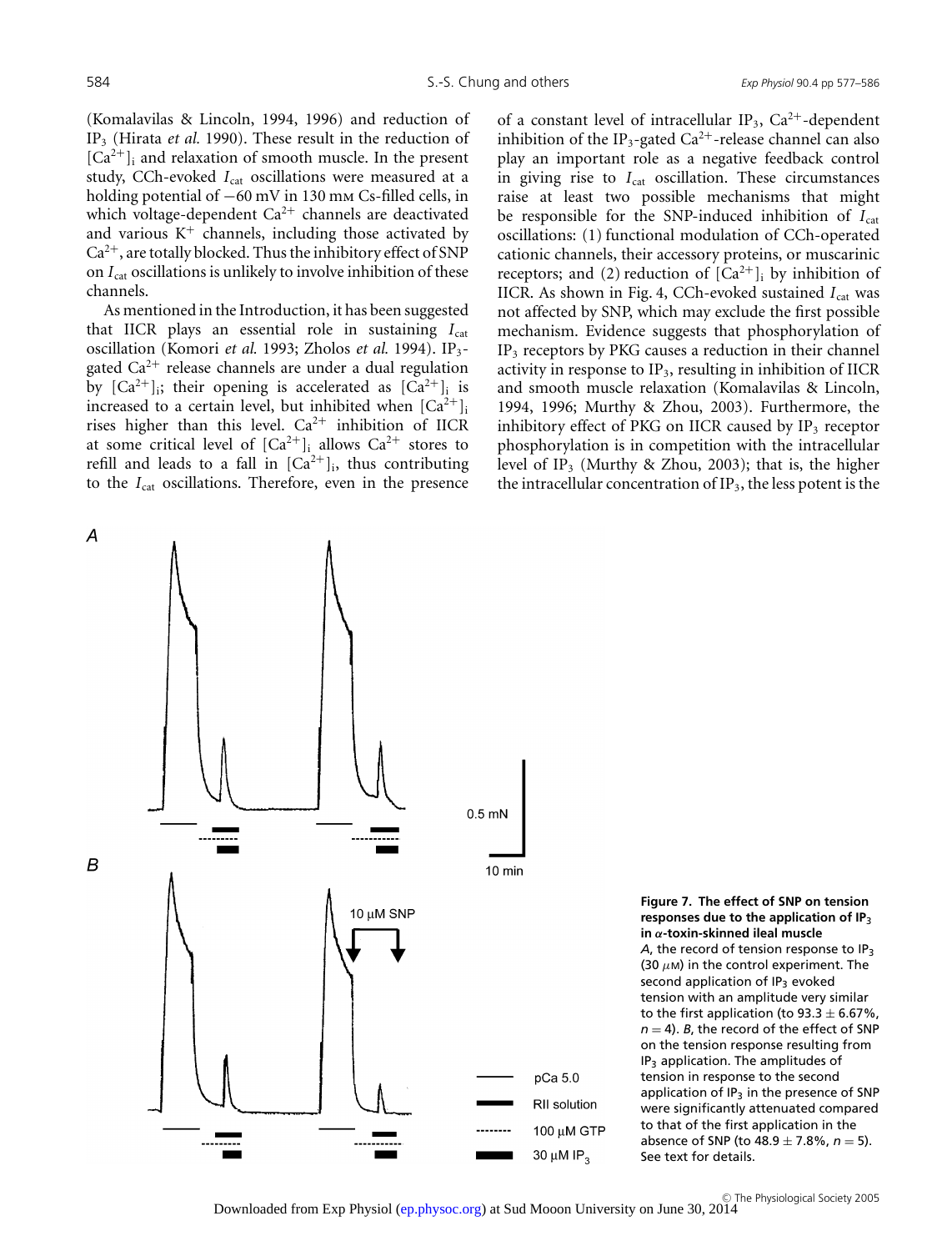inhibitory effect of PKG on IICR. Moreover, the maximum rate of  $Ca^{2+}$  release is increased as a function of IP<sub>3</sub> concentration and is saturated at  $4 \mu$ m (Somlyo *et al.*) 1992). So it is possible that 30  $\mu$ m IP<sub>3</sub> in the patch pipette solutions can release a maximal amount of  $Ca^{2+}$  from the stores at a maximal rate, and may effectively prevent the PKG effect on IICR. In the present experiments, SNP (10  $\mu$ m) failed to prevent  $I_{\text{cat}}$  oscillation in the intracellular presence of 30  $\mu$ m IP<sub>3</sub>, although it reduced the oscillation frequency (Fig. 5). Increasing the  $IP_3$  concentration to  $300 \mu$ M prevented the oscillation frequency effect of SNP. Tension experiments on  $\alpha$ -toxin-permeabilized muscle strips showed that SNP reduces the increase in tension produced by  $IP_3$ , but not by caffeine (Figs 6 and 7). Taken together, these results suggest that the inhibitory effect of SNP on *I*<sub>cat</sub> oscillation is brought about, at least in part, by inhibition of IICR via functional modulation of the IP3 receptor. In addition, another possibility, that SNPinduced inhibition of  $I_{cat}$  oscillation involves reduced  $IP_3$ production, cannot be excluded.

In conclusion, this study has demonstrated that SNP may inhibit CCh-induced  $Ca^{2+}$  release and  $I_{cat}$  oscillations, and suggests that the effect of SNP involves functional modulation of  $IP_3$  receptors, but not cationic channels or muscrinic receptors. SNP regulation may also arise through a cGMP/PKG-dependent mechanism. These results provide a more comprehensive mechanism for the inhibitory action of NO on the cholinergic stimulation of intestinal motility.

### **References**

Benham CD, Bolton TB & Lang RJ (1985). Acetylcholine activates an inward current in single mammalian smooth muscle cells. *Nature* **316**, 345–346.

Butt E, Eigenthaler M & Genieser HG (1994).

(Rp)-8-pCPT-cGMP, a novel cGMP-dependent protein kinase inhibitor. *Eur J Pharmacol* **269**, 265–268.

Carvajal JA, Aguan K, Thonpson LP, Buhimschi IA & Weiner CP (2001). Natriuretic peptide-induced relaxation of myometrium from the pregnant guinea pig is not mediated by guanylate cylcase activation. *J Pharmacol Exp Ther* **260**, 689–696.

Hirata M, Kohse KP, Chang CH, Ikebe T & Murad F (1990). Mechanism of cyclic GMP inhibition of inositol phosphate formation in rat aorta segments and cultured bovine aortic smooth muscle cells. *J Biol Chem* **265**, 1268–1273.

Hirata M & Murad F (1994). Interrelationships of cyclic GMP, inositol phosphates, and calcium. *Adv Pharmacol* **26**, 195–216.

Horowitz A, Menice CB, Laporte R & Morgan KG (1996). Mechanism of smooth muscle contraction. *Physiol Rev* **76**, 967–1003.

Inoue R & Isenberg G (1990*a*). Acetylcholine activates nonselective cation channels in guinea pig ileum through a G protein. *Am J Physiol* **258**, C1173–C1178.

Inoue R & Isenberg G (1990*b*). Intracellular calcium ions modulate acetylcholine-induced inward current in guinea-pig ileum. *J Physiol* **424**, 73–92.

- Katsuki S, Arnold W, Mittal C & Murad F (1977). Stimulation of guanylate cyclase by sodium nitroprusside, nitroglcerine and nitric oxide in various tissue preparations and comparison to the effects of Na azide and hydroxylamine. *J Cyclic Nucleotide Res* **3**, 23–35.
- Kohda M, Komori S, Unno T & Ohashi H (1998). Carbacholinduced oscillations in membrane potential and  $[Ca^{2+}]$  in guinea-pig ileal smooth muscle cells. *J Physiol* **511**, 559–571.
- Komalavilas P & Lincoln TM (1994). Phosphorylation of the inositol 1,4,5-trisphosphate receptor by cyclic GMPdependent protein kinase. *J Biol Chem* **269**, 8701–8707.

Komalavilas P & Lincoln TM (1996). Phosphorylation of the inositol 1,4,5-trisphosphate receptor. cAMP and cGMP dependent phosphorylation in the intact rat aorta. *J Biol Chem* **271**, 21933–21938.

Komori S & Bolton TB (1990). Role of G-proteins in muscarinic receptor inward and outward currents in rabbit jejunal smooth muscle cells. *J Physiol* **427**, 395–419.

- Komori S & Bolton TB (1991). Calcium release induced by inositol 1,4,5-trisphosphate in single rabbit intestinal smooth muscle cells. *J Physiol* **433**, 495–517.
- Komori S, Itagaki M, Unno T & Ohashi H (1995). Caffeine and carbachol act on common  $Ca^{2+}$  stores to release  $Ca^{2+}$  in guinea-pig ileal smooth muscle. *Eur J Pharmacol* **277**, 173–180.
- Komori S, Kawai M, Pacaud P, Ohashi H & Bolton TB (1993). Oscillations of receptor-operated cationic current and internal calcium in single guinea-pig ileal smooth muscle cells. *Pflugers Arch* **424**, 431–438.
- Komori S, Kawai M, Takewaki T & Ohashi H (1992). GTPbinding protein involvement in membrane currents evoked by carbachol and histamine in guinea-pig ileal muscle. *J Physiol* **450**, 105–126.
- Kuriyama H, Kitamura K & Nabata H (1995). Pharmacological and physiological significance of ion channels and factors that modulated them in vascular tissues. *Pharmacol Rev* **47**, 387–573.
- Kwon SC, Ozaki H & Karaki H (2000). NO donor sodium nitruprusside inhibits excitation-contraction coupling in guinea pig taenia coli. *Am J Physiol* **279**, G1235–G1241.

Lefebvre RA, De Beurme FA & Sas S (1991). Effect of apamin on the responses to VIP, ATP and NANC neurone stimulation in the rat and cat gastric fundus. *J Auton Pharmacol* **11**, 73–83.

Lincoln TM (1989). Cyclic GMP and mechanism of vasodilation. *Pharmacol Ther* **41**, 479–502.

Lincoln TM, Komalavilas P & Cornwell TL (1994). Pleiotropic regulation of vascular smooth muscle tone by cyclic GMPdependent protein kinase. *Hypertension* **23**, 1141–1147.

- McDonald LJ & Murad F (1996). Nitric oxide and cyclic GMP signaling. *Proc Soc Exp Biol Medicine* **211**, 1–6.
- Murthy KS & Zhou H (2003). Selective phosphorylation of the IP3R-I in vivo by cGMP-dependent protein kinase in smooth muscle. *Am J Physiol* **284**, G221–G230.

Ozaki H, Hori M, Kim YS, Kwon SC, Ahn DS, Nakazawa H, Kobayashi M & Karaki H (2002). Inhibitory mechanism of xestospongin-C on contraction and ion channels in the intestinal smooth muscle. *Br J Pharmacol* **137**, 1207–1212.